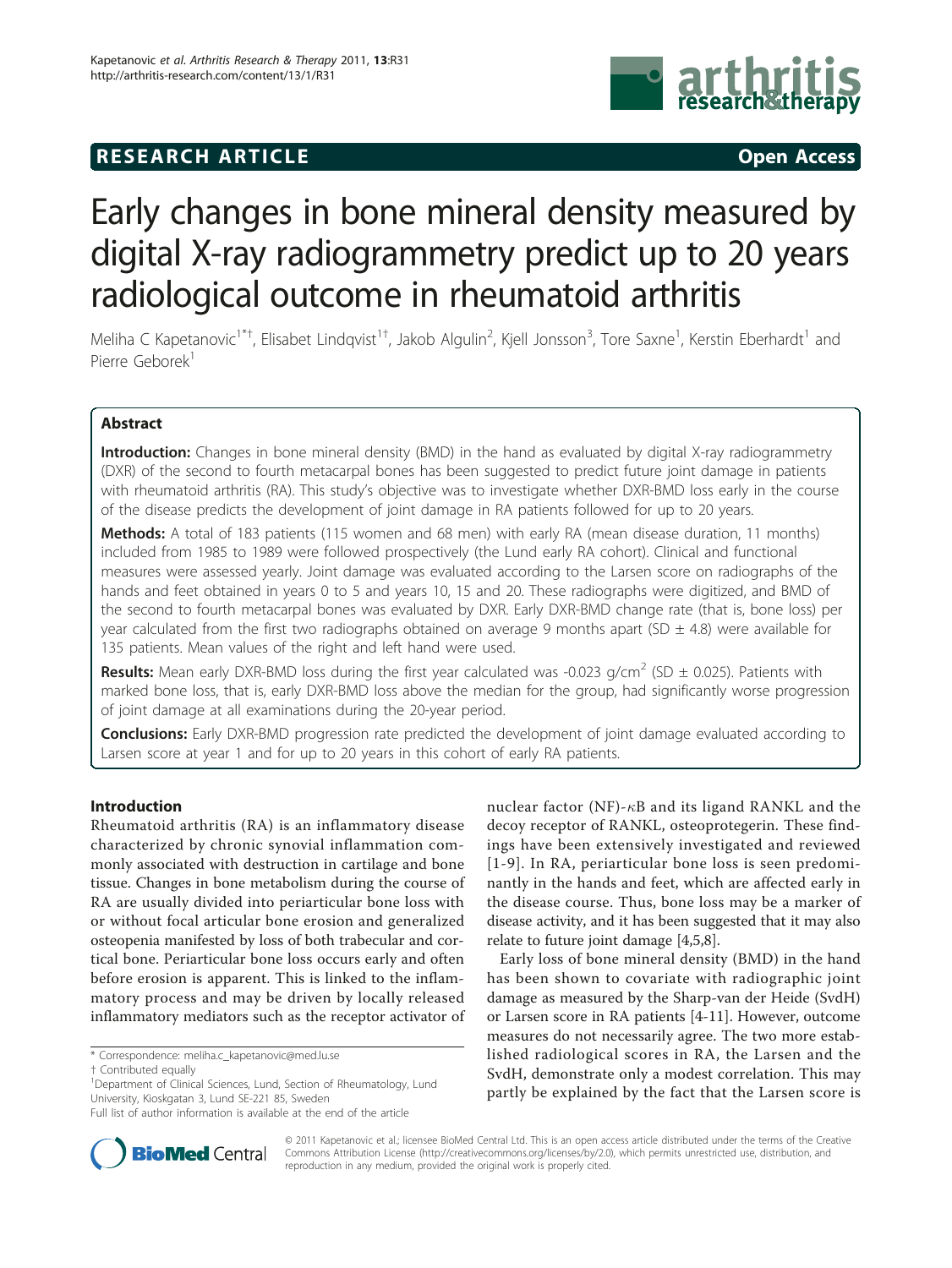more global, while the SvdH score measures specific joint regions [\[12-14](#page-7-0)].

The bone mineral density measured by digital X-ray radiogrammetry (DXR-BMD) determination has the advantage of being well standardized and not subject to the interpretation and measurement errors that are inherent in both the Larsen and the SvdH scoring systems. Furthermore, DXR-BMD is reliable in quantifying demineralization and/or osteoporosis, which have been shown to be only imprecisely verified with conventional radiography. The radiographic scoring methods and DXR-BMD can be performed on historical radiographs, provided that these are of sufficient quality and taken in a standardized fashion. This is in contrast to other methods of BMD measurements such as ultrasound, dual-emission X-ray absorptiometry and peripheral quantitative computed tomography, all of which have as a focus the measurement of BMD, are not retrospectively applicable to standard radiographs of the hands and sometimes focus on generalized osteopenia [[6-8,15-](#page-7-0)[18](#page-8-0)].

In Lund, Sweden, we have prospectively monitored a cohort of early RA patients since 1985 and have more than 20 years of follow-up information on radiographic and clinical outcomes [\[19,20](#page-8-0)]. In the present study, we have examined the relationship between early DXR-BMD changes and short- and long-term outcomes as measured radiographically by the Larsen score of the hands and feet. Furthermore, we have examined the relationship between baseline BMD, Larsen score and early Larsen progression and long-term radiographic outcome.

## Materials and methods

#### Patients

A total of 183 patients (115 women and 68 men) with early definite RA who had a mean symptom duration of 11 months (SD  $\pm$  7; range, 0 to 24 months) included between 1985 and 1989 were followed prospectively (the Lund early RA cohort). Clinical and functional measures were assessed, as previously reported, at least once yearly [[19\]](#page-8-0). The validated Swedish version of the Health Assessment Questionnaire (HAQ), which includes the use of aids, was used [\[21\]](#page-8-0). Approval from the Ethical Review Board at Lund University (LU 525-02) and informed consent from each patient were obtained for this study. Throughout the study all patients with active disease were offered treatment with disease-modifying antirheumatic drugs (DMARDs) according to current clinical practice. About 50% of patients from the original cohort started treatment with DMARDs within 1 year after diagnosis. D-penicillamine and antimalarial drugs were most commonly used in the early years, and methotrexate became most frequently used during the 1990s.

In total, 48 patients from the original cohort were excluded from the analysis. In three cases, only hand and no feet radiographs were available as the first radiographs; in eight cases, the first DXR measurements were made on prediagnosis inclusion radiographs which were not Larsen scored; and in an additional 37 patients, radiographs were taken using a magnifying analogous technique precluding DXR measurements. There were no statistically significant differences regarding patient characteristics between included and excluded patients.

DXR was developed as a computerized method of radiogrammetry to measure cortical bone thickness in diaphysis of the second to fourth metacarpal bones using standard hand radiographs. Thus, DXR-BMD quantifies only the cortical bone tissue where the bone metabolism is minor compared to trabecular bone tissue [[9\]](#page-7-0). The method has been described in more detail elsewhere [[9](#page-7-0),[15](#page-7-0)-[17](#page-8-0)]. Briefly, the early DXR-BMD change rate (bone loss) per year, expressed in grams per square centimeter, was calculated on the basis of the first two available conventional radiographs of the hands. Exact dates of the radiographs were used to calculate the yearly change rate. The same radiographs were used for both radiographic scoring and measurement of hand bone density. The radiographs were digitized to 300 dpi, 12-bit gray scale format with DICOM software using a Vidar Diagnostic Pro Plus digitizer (VIDAR Systems Corp., Herndon, VA, USA), and the resulting digital radiographs were analyzed using dxronline software (Sectra, Linköping, Sweden). The dxronline software recognizes regions of interest around the narrowest part of the second, third and fourth metacarpal bone diaphysis and automatically measures the BMD through a combination of radiogrammetry and textural analysis. Mean values of the right and left hand were used. The smallest detectable difference in elevated early DXR-BMD loss has been shown to be 0.0048  $g/cm^2$  [[7\]](#page-7-0).

#### Larsen score

Joint damage was evaluated on radiographs of the hands and feet according to the Larsen method as described previously [\[13\]](#page-7-0). In short, 32 joints in the hands and feet were evaluated. Each joint was compared to a standard reference film, and changes were graded from 0 to 5, with 0 being normal; 1 being joint space narrowing, soft tissue swelling or periarticular osteoporosis; and 2 to 5 representing a progressively increasing degree of erosion and destruction. A joint damage score was calculated by adding all scores, with the scores for joints in the wrists multiplied by 5, resulting in a range of 0 to 200. Radiographs were obtained at inclusion in the study as well as after 1, 2, 3, 4, 5, 10, 15 and 20 years. Early progression of Larsen scores per year was measured as the difference between the first two available sets of both hand and feet radiograms using the exact dates of the radiograms to calculate the progression rate per year (Larsen units/ year).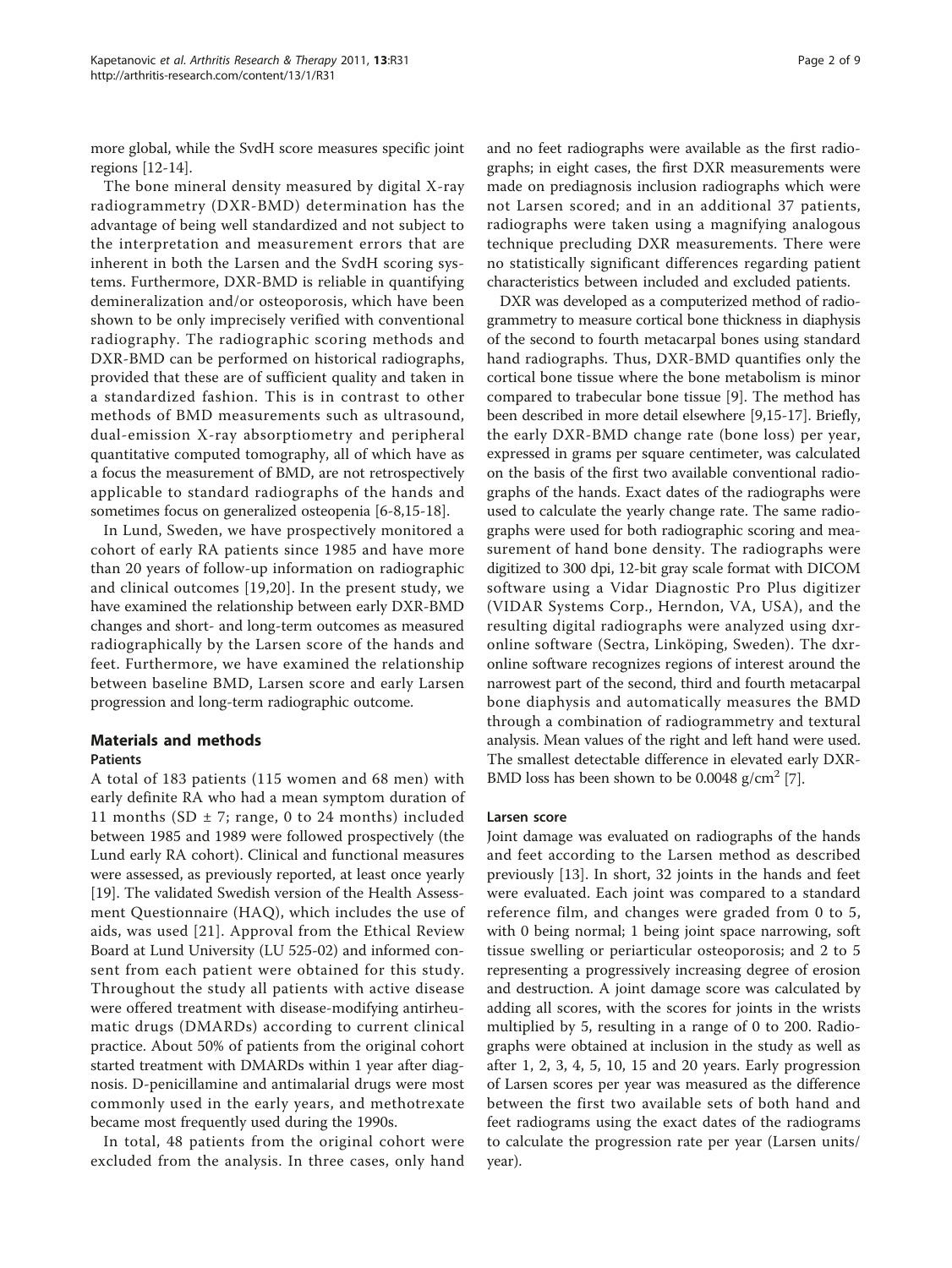#### **Statistics**

Early DXR-BMD changes stratified according to the median and upper and lower halves were compared to each other. No imputation of missing data was performed. Differences between the groups were calculated using the  $\chi^2$ test for ordinal variables and the Mann-Whitney U test for numerical variables. Influences of age and sex on baseline BMD, early DXR-BMD change and baseline Larsen score were estimated by performing analysis of covariance (ANCOVA). To maximize statistical power, differences between Larsen scores at 10 years were analyzed using a generalized linear regression model adjusted for age, sex and baseline values of the variable tested. This was done because 69 patients died during follow-up (the majority after 10 years), and thus only contributed information for a more limited follow-up period. Correlations were calculated using Spearman's rank correlation coefficient. Values are given as means with 95% confidence intervals (95% CIs) unless stated otherwise. A  $P$  value < 0.05 was considered statistically significant.

#### Results

#### Patients and characteristics according to early BMD-DXR

Complete data were available for 135 patients. Mean (± SD) DXR-BMD at baseline was  $0.593 \pm 0.08$  g/cm<sup>2</sup>. Mean (± SD) DXR-BMD progression rate (bone loss), defined as change in DXR-BMD between the first two existing radiographs was -0.023 g/cm<sup>2</sup>  $\pm$  0.025.

Patient characteristics stratified according to the median value (-0.019) of early DXR-BMD loss are presented in Table [1](#page-3-0). This stratification identified several differences in baseline variables. Patients with high bone loss were older, had longer symptom duration at diagnosis and had higher erythrocyte sedimentation rate (ESR), Creactive protein (CRP), HAQ scores and Disease Activity Score using 44 joint counts (DAS44), while sex and Larsen score were not significantly different. ANCOVA showed that older patients had both significantly lower baseline BMD ( $P < 0.001$ ) and higher early DXR-BMD changes ( $P < 0.001$ ), while females only had lower baseline BMD ( $P < 0.001$ ), but not significantly higher early DXR-BMD changes  $(P = 0.690)$ .

# Early DXR-BMD association with and prediction of Larsen score

On the basis of univariate linear regression analysis, early bone loss was significantly associated with higher Larsen score at year 10 as were ESR and CRP levels, HAQ score and Larsen score at baseline. ANCOVA showed that the adjusted 10-year Larsen score in the group with high early bone loss (mean, 95% CI) was 30.2 (95% CI, 15.7 to 44.7) above the group with low early bone loss ( $P < 0.001$ ).

In multivariate regression analysis, high early DXR-BMD loss (patients with early bone loss levels above the median), baseline Larsen scores and ESR levels remained predictive for the Larsen score at year 10 (Table [2\)](#page-3-0). In patients with erosive disease at baseline (that is, Larsen score at baseline  $\geq$ 2) who had early DXR-BMD, the median value was still associated with a higher Larsen score at 10-year follow-up ( $P = 0.031$ ). Very few patients  $(n = 2)$  in this cohort had already been treated with prednisolone at RA diagnosis (baseline), and therefore this variable was not entered into the regression model.

Larsen scores at years 0, 1, 3, 4, 5, 10, 15 and 20 stratified according to the median of early DXR-BMD loss are given in Figure [1](#page-4-0). There is a diverging trend during the whole follow-up period, which is most marked in the first 5 years. The increase in 95% CI at the later time points illustrates the increasing number of deceased patients. When using the smallest detectable difference, 0.0048  $g/cm<sup>2</sup>/year$  [\[7\]](#page-7-0), as a cutoff for elevated early DXR-BMD loss, a total of 97 patients (72%) were in the higher bone loss group, while 38 patients (28%) were in the lower bone loss group. Plotting the patients with early bone loss >0.0048 compared to those with lower early bone loss yielded results similar to those of median stratification (data not shown). During the first 5 years, the Larsen score deteriorated at a faster pace in patients with elevated early bone loss. However at time points 10, 15 and 20 years, these differences were not significant between the groups. The Spearman correlations between early bone loss and Larsen scores at years 1, 2, 3, 4, 5, 10 and 20 were all significant, with Spearman's  $\rho$  values between 0.359 and 0.223.

# Comparing DXR-BMD for Larsen scores for hands and feet

When looking at Larsen scores for hands and feet separately, the clear differences between groups stratified according to early DXR-BMD loss remained for the hands. For the Larsen scores of the feet, the picture was similar, with the group with high early DXR-BMD loss always having higher mean Larsen scores, but at most time points the differences were nonsignificant (data not shown).

#### DXR-BMD progression rate over time

To study the progression rate of DXR-BMD loss over time, we calculated the data for the yearly progression rates between time points 0 and 1, 2, 3 and 4 years, which were (means and 95% CIs): 2.2 (1.3 to 3.0), 2.2 (1.5 to 2.9), 2.7 (2.0 to 3.3) and 2.3 (1.8 to 2.8), respectively. There was an overall trend of decreasing DXR-BMD progression rate over time, but the limited number of patients precludes firm statistical confirmation.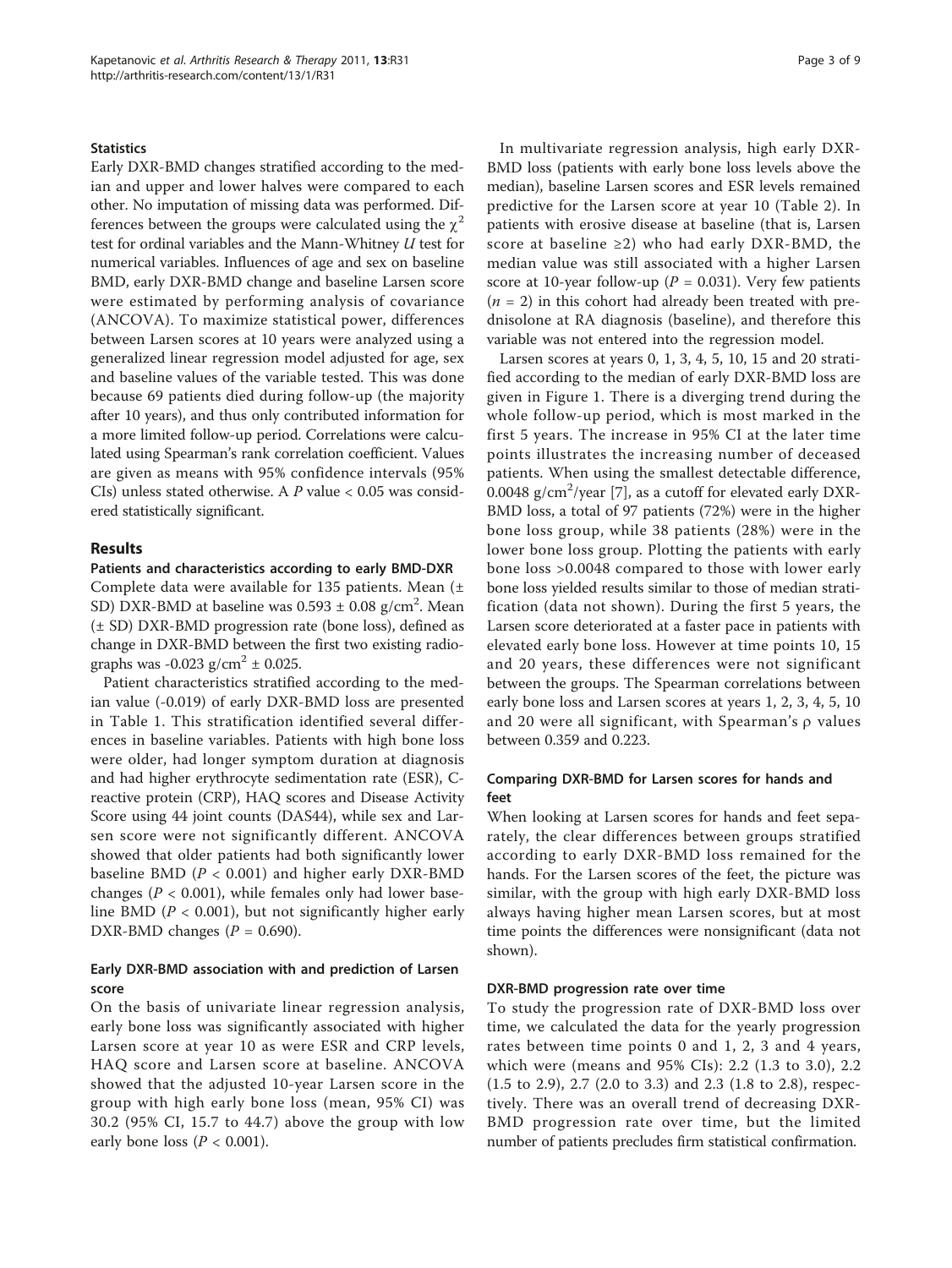<span id="page-3-0"></span>

| Table 1 Patient characteristics at diagnosis stratified according to the median of the early DXR-BMD loss <sup>a</sup> |  |  |  |
|------------------------------------------------------------------------------------------------------------------------|--|--|--|
|------------------------------------------------------------------------------------------------------------------------|--|--|--|

|                                                       | High bone loss<br>Low bone loss |                    |         |
|-------------------------------------------------------|---------------------------------|--------------------|---------|
|                                                       | (higher than median)            | (less than median) | P value |
| <b>Patient characteristics</b>                        | $(n = 69)$                      | $(n = 66)$         |         |
| Baseline characteristics                              |                                 |                    |         |
| Mean age, yr $(\pm$ SD)                               | 57.7 (11.4)                     | 46.4 (11.4)        | < 0.001 |
| Mean symptom duration at inclusion, months $(\pm$ SD) | 10.6(6.8)                       | 13.0(7.1)          | 0.035   |
| Mean HAQ, 0 to 3 $(\pm$ SD)                           | 1.0(0.6)                        | 0.7(0.6)           | 0.004   |
| Mean DAS44, 0 to 10 $(\pm$ SD)                        | 3.5(1.1)                        | 3.0(1.0)           | 0.024   |
| Mean CRP, mg/l $(\pm$ SD)                             | 34 (36)                         | 18(31)             | < 0.001 |
| Mean ESR, mm/1 hour $(\pm$ SD)                        | 46 (30)                         | 28 (25)            | < 0.001 |
| Female, %                                             | 62%                             | 67%                | ns      |
| RF-positive, %                                        | 81%                             | 85%                | ns      |
| ACPA-positive, %                                      | 78%                             | 74%                | ns      |
| Smoker, %                                             | 34%                             | 32%                | ns      |
| Mean Larsen score, 0 to 200 $(\pm$ SD)                | 10.2(9.4)                       | 6.6(6.2)           | 0.100   |
| Mean BMD, $q/cm^2$ ( $\pm$ SD)                        | 0.57(0.09)                      | 0.62(0.07)         | < 0.001 |
| Early DXR-BMD loss, $q/cm^2$ ( $\pm$ SD)              | $-0.0418(0.02)$                 | $-0.0034(0.008)$   | < 0.001 |
| Early DXR-BMD loss, %                                 | $-7.6$                          | $-0.57$            | < 0.001 |
| Treatment during total observation period, %          |                                 |                    |         |
| DMARDs ever, %                                        | 80%                             | 71%                | ns      |
| MTX ever, %                                           | 39%                             | 42%                | ns      |
| Prednisolone ever, %                                  | 48%                             | 47%                | ns      |

<sup>a</sup>SD, standard deviation; DXR-BMD, bone mineral density (BMD) measured by digital X-ray radiogrammetry; HAQ, Health Assessment Questionnaire; DAS44, Disease Activity Score using 44 joint counts; ESR, erythrocyte sedimentation rate; CRP, C-reactive protein; RF, rheumatoid factor; ACPA, anticitrullinated peptide antibodies; DMARDs, disease-modifying antirheumatic drugs; MTX, methotrexate; ns, not significant. Medication refers to treatment for the whole observation period.

#### Association with and prediction of early Larsen changes on later Larsen scores

After stratifying for the median of early changes in Larsen scores, a very similar picture to that observed for early DXR-BMD changes was found (Figure [2](#page-5-0)). Also, here there is a diverging trend during the whole followup period, and ANCOVA showed that the adjusted 10-year Larsen scores (95% CI) in the group with more elevated early Larsen score progression was 32.3 (20.6 to 44.0) above the group with low early Larsen score progression. The association between early Larsen score changes with 10-year Larsen scores was 0.540 (Spearman's  $\rho$ ).

#### Table 2 Impact of high early DXR-BMD loss and baseline demographic and disease characteristics on Larsen score at year 10 (linear regression model)<sup>a</sup>

| Patient demographics and disease characteristics |          | P value |
|--------------------------------------------------|----------|---------|
| Early bone loss above median (yes/no)            | 16.572   | 0.037   |
| Sex                                              | 3573     | 0620    |
| Age                                              | $-0.462$ | 0.134   |
| <b>FSR</b>                                       | 0,540    | 0.000   |
| Larsen score at baseline, 0 to 200               | 0.807    | 0.068   |
| ACPA (yes or no)                                 | -1371    | 0.862   |

<sup>a</sup>B, the estimated regression coefficient; ESR, erythrocyte sedimentation rate; ACPA, anticitrullinated peptide antibodies; high early DXR-BMD loss is defined as bone loss above median value.

# Baseline BMD or Larsen scores and late Larsen scores

Median stratification of baseline BMD or Larsen score did not identify any trends of predictability for longterm radiological progression as measured by the Larsen score (Figures [3](#page-6-0) and [4](#page-6-0)). The Spearman's  $\rho$  correlation between 10-year Larsen score and baseline BMD was -0.056, and between 10-year Larsen score and baseline Larsen score it was 0.199.

#### **Discussion**

In the present report, we have demonstrated that early bone mineral loss in the hands of patients with RA predict joint damage as measured by the radiographic Larsen score over a 20-year observation period. The difference was seen as early as 1 year after baseline all the way to 20-year follow-up.

We could not verify that DXR-BMD loss is more marked in the early phase of the disease, which has been reported by others, but our study had more limited power [[4-11](#page-7-0)]. Overall our results are consistent with those of other studies. A longitudinal observational study including early RA patients with disease duration <1 year showed that changes in DXR-BMD of the second to fourth metacarpal bones at year 1 were specific and sensitive in identifying both patients who developed erosions scored using both the Larsen and SvdH methods and those whose existing erosion had progressed at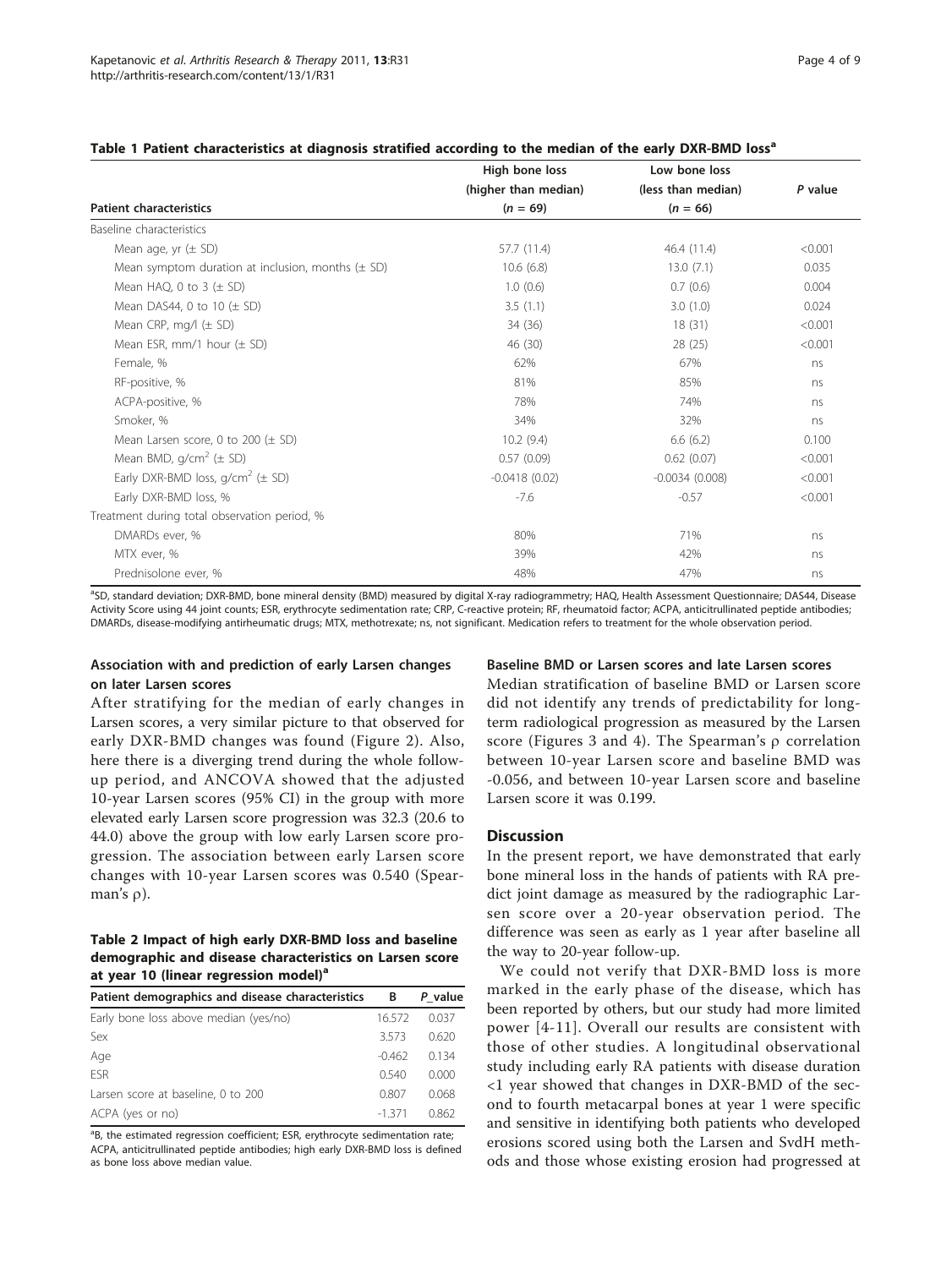<span id="page-4-0"></span>

year 4 [[4\]](#page-7-0). Similarly, in RA patients with disease duration up to 4 years, hand bone loss measured by DXR-BMD at year 1 was predictive of subsequent radiographic damage scored by the SvdH method at 5 and 10 years [[7\]](#page-7-0).

We did not attempt to study the implication of late DXR-BMD loss in this study, since we aimed to find early predictors of outcome. On the other hand, the clinical value of early bone mineral loss as a predictor of future joint damage as measured by Larsen score should not be overemphasized. The relationship is well validated on the group level, but cannot be recommended for use as the only predictor as illustrated by the relatively low correlations. On the other hand, early progression in Larsen score also shows a clear predictive value for later joint damage, but the low correlations revealed that this information also must be confined to the group level. Early bone loss is a risk factor, in addition to other known risk factors. Thus, although statistically significant predictive value for RA prognosis can be found for several early findings such as the presence of rheumatoid factor, anticyclic citrullinated peptide antibody, elevated ESR level and cartilage oligomeric

matrix protein level, their value in clinical decisions regarding treatment of the individual patient must not be overemphasized [[22-29\]](#page-8-0). Treatment decisions rely heavily on several aspects not covered by conventional predictive analyses, such as perceived pain, working situation, deteriorating function and so on.

The findings that early DXR-BMD loss in the cortical shaft of metacarpal bones is predictive of later progression of joint-related hand Larsen score was not unexpected because of the close vicinity of these structures. We were not able to demonstrate an unequivocal relationship between early DXR-BMD loss in the metacarpal bones and Larsen score in the foot, even though there was a quite clear trend for such a relationship as has been reported for SvdH [[11\]](#page-7-0). However, in the Larsen scoring system, as in the SvdH scoring system, the feet do not have the same number of joints as the hands, thus giving a ceiling effect with reduced possibility of finding differences [[12-14](#page-7-0)]. This could at least partly explain the nonsignificant differences found in the Larsen scores of the feet. Methods of using DXR-BMD have not been developed for the metatarsal bones, thus precluding direct comparisons of hand and foot bone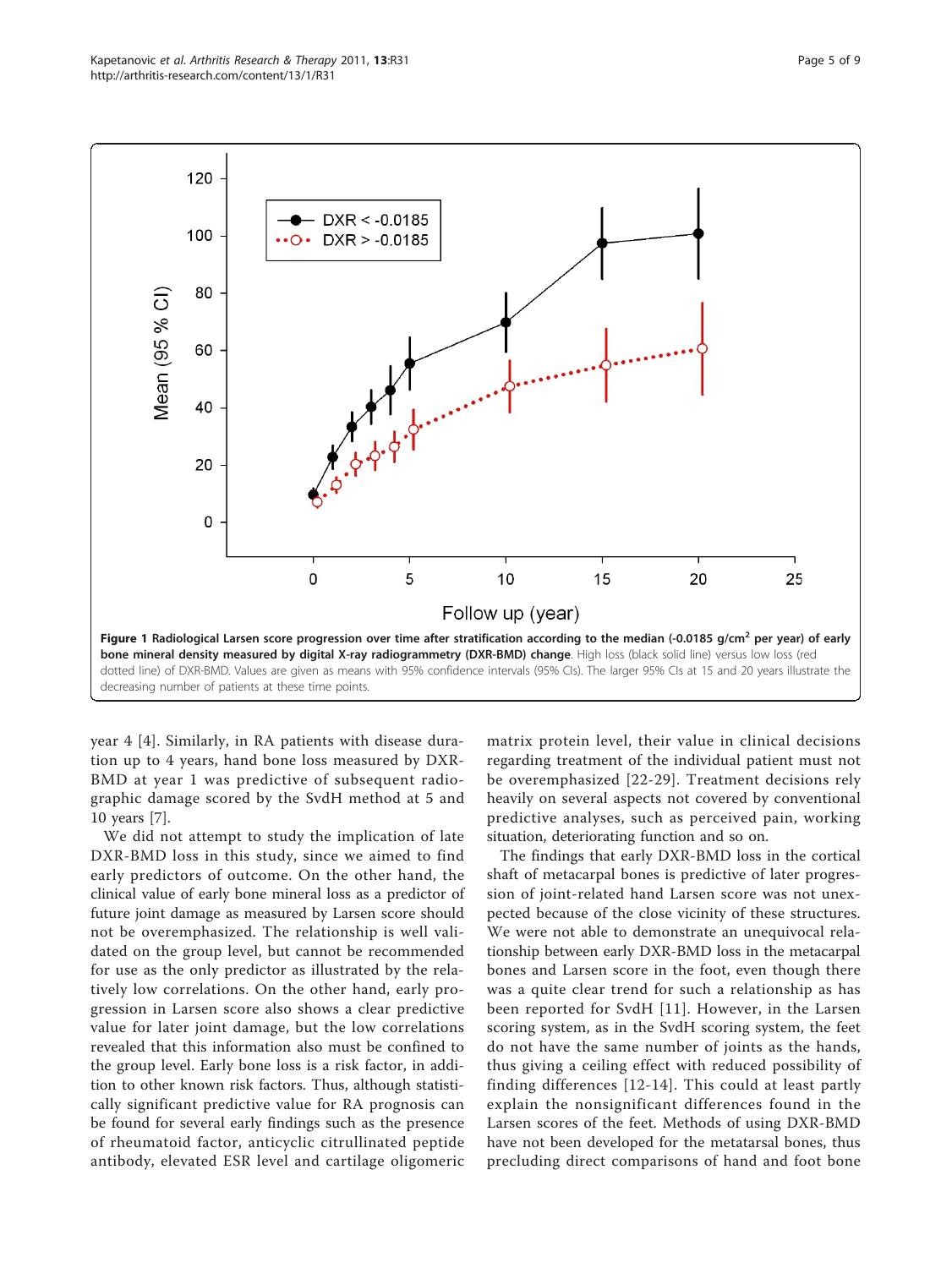<span id="page-5-0"></span>

loss as well as a possible relationship between more generalized bone loss and multiple joint damage as measured by the total Larsen score.

Several factors are known to promote osteopenia, such as female sex, older age and severe RA [[30,31](#page-8-0)]. It was therefore not unexpected to find that the degree of early DXR-BMD loss identified patients with different baseline characteristics. Thus early markers of more severe disease, such as high HAQ score, high DAS44 score and high ESR and CRP levels, were all more common among the patients with higher DXR-BMD loss. Also older age contributed to high early bone loss, while rheumatoid factor status or anticitrullinated peptide antibody positivity and sex did not. The low numbers of patients taking systemic glucocorticoids represent the therapeutic tradition in the 1980s and prevent any meaningful analysis of this cause of osteopenia.

The strength of the DXR-BMD technique is that it is well standardized, can be used to perform a large number of objective measurements and can be done on existing radiographs. However, the radiographs must be taken in a standardized fashion if the results are to be given in grams per square centimeter. DXR-BMD can be somewhat more generalizable if the results are given as percentages, which are sufficient to measure relative changes. Both the Larsen and SvdH scores require experienced and licensed readers and still have a sizable reading error [[12\]](#page-7-0), a shortcoming that DXR-BMD has minimized, although the radiographic equipment used can influence the results to a minor degree. DXR-BMD is able to quantify only cortical and not trabecular bone mass, thus limiting its use as a general osteopenia measure. However, periarticular cortical bone loss, in some cases measured by DXR-BMD, has been shown to predict erosive disease in RA [[4-11](#page-7-0)].

The strengths of the current study include its community-based recruitment, its prospective gathering of a large amount of laboratory and clinical information and its almost complete follow-up. The exclusion of the sizable proportion of RA patients who died during followup could be argued for. However, they did represent a group of RA patients that presumably had several severity markers in common, and the exclusion of these patients could seriously hamper the results of the study. We also refrained from extrapolating and imputing missing Larsen scores, since this also leads to several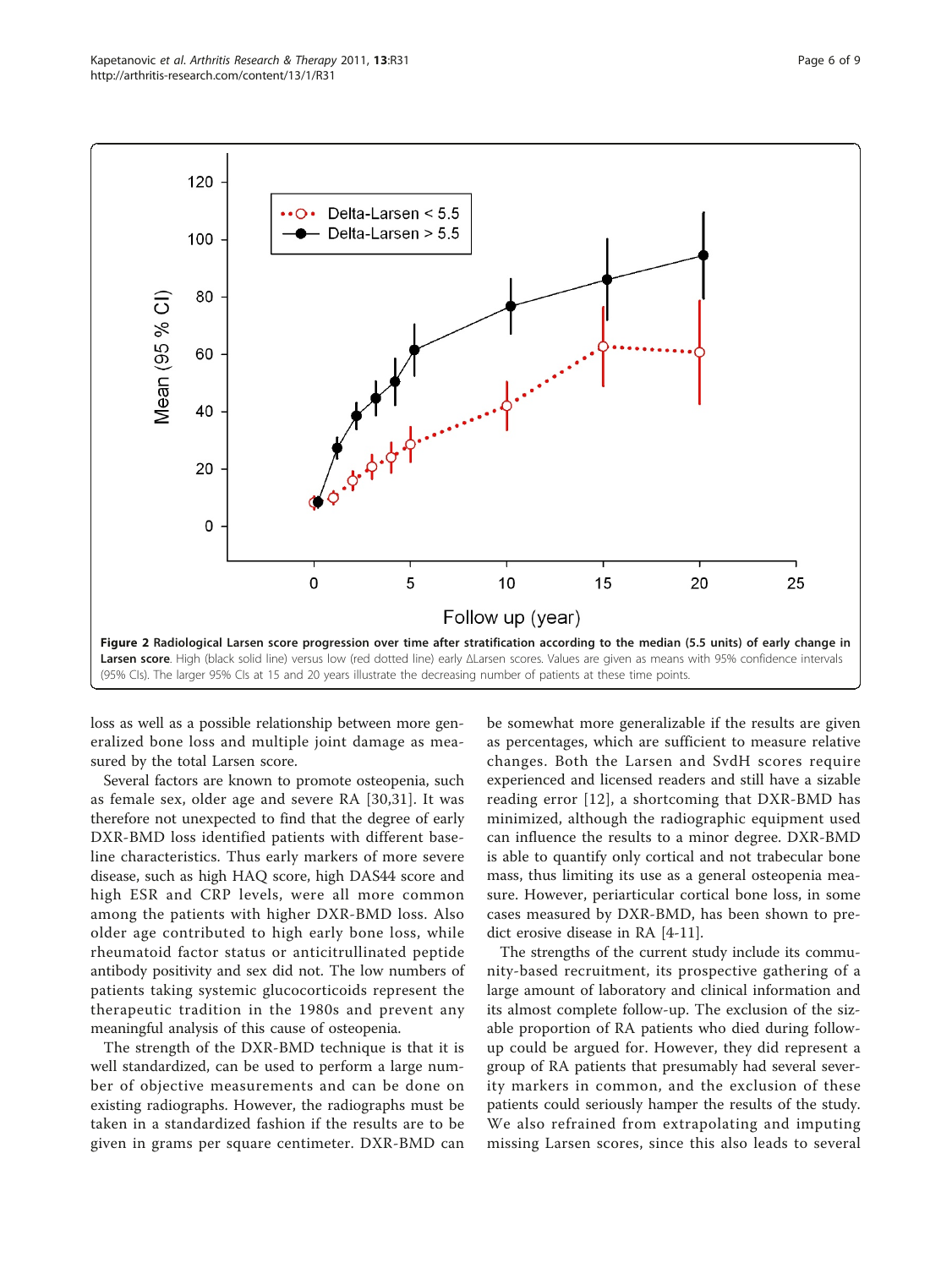<span id="page-6-0"></span>

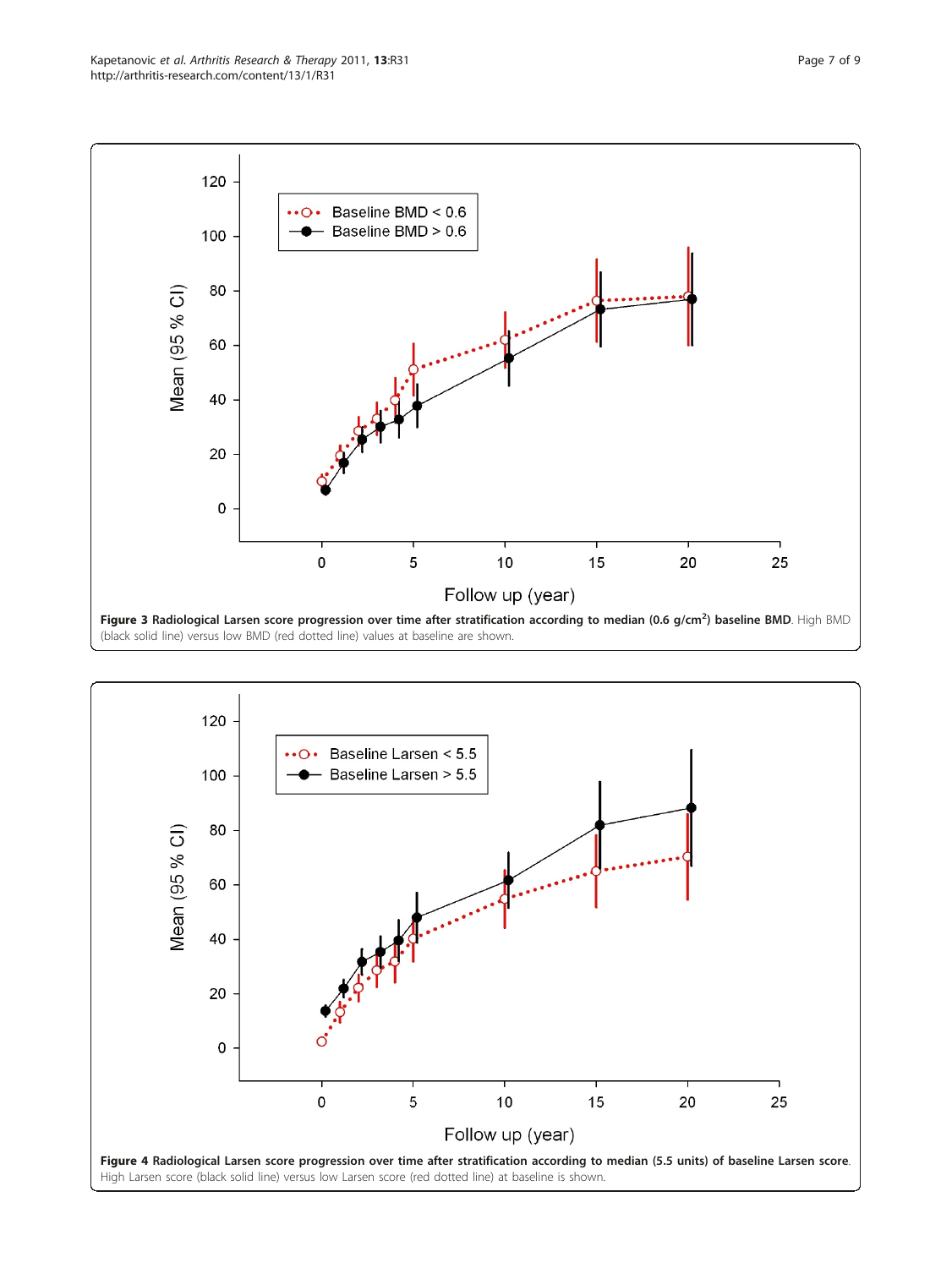<span id="page-7-0"></span>assumptions and limitations in this restricted sample size.

The limitations of the present study include the retrospective approach of DXR-BMD measurements on preexisting radiographs. This accounted for the loss of 48 patients. However, their baseline characteristics were largely similar to those of the total group of patients. Also, the total sample size was not very large, but this was one of the very first early RA cohorts recruited, and it represents what one center could bear during a total of >25 years of follow-up. Thus, although some of the finer details may not always be statistically verified, the cohort size permits firm conclusions on several robust sets of data such as those in the present report. It must be remembered that in comparing data with more recent early RA studies, in which new and often more liberal criteria sets are being used, we used the 1958 American Rheumatism Association criteria to establish definite diagnoses of RA in the present study [\[32](#page-8-0)]. Also, the introduction of new and potentially bone loss-protective treatment cohorts must be accounted for in more recent early RA studies when comparing them with the Lund early RA cohort treated according to the clinical standards used over 25 years ago.

#### **Conclusions**

Early DXR-BMD loss in the present study predicted future joint damage as measured by Larsen score both in the short-term perspective (1 year), which confirms previous studies that used the SvdH score, and for the first time in the very long-term perspective (20 years).

#### Abbreviations

BMD: bone mineral density; DXR: digital X-ray radiogrammetry; DXR-BMD: bone mineral density measured by digital X-ray radiogrammetry; RA: rheumatoid arthritis.

#### Acknowledgements

We are indebted to Jan-Åke Nilsson for help with statistical calculations. This study was supported by grants from Swedish Research Council, the Österlund and Kock Foundations, King Gustav V 80 year fund, Lund University Hospital, Region Skåne, Faculty of Medicine, Lund University, and Reumatikerförbundet. This research was also supported by the European Community's FP6 funding ("Autocure"). This publication reflects only the author's views. The European Community is not liable for any use that may be made of the information herein.

#### Author details

<sup>1</sup>Department of Clinical Sciences, Lund, Section of Rheumatology, Lund University, Kioskgatan 3, Lund SE-221 85, Sweden. <sup>2</sup>Sectra AB, Teknikringen 20, Linköping, SE-583 30, Sweden. <sup>3</sup>Department of Clinical Sciences, Lund, Center for Imaging and Physiology, Lund University, Getingevägen 4, Lund, SE-221 85, Sweden.

#### Authors' contributions

All authors have made substantial contributions to the study's conception and design, acquisition of data or analysis and interpretation of data and have been involved in drafting the manuscript or revising it critically for important intellectual content. MCK, EL and PG wrote the manuscript. EL and PG helped plan the study. JA developed the DXR method. KJL scored

#### Competing interests

JA is employed by Sectra but is not a shareholder in the company. All other authors have declared no competing interests. The radiographs were digitized using a Vidar Diagnostic Pro Plus digitizer (VIDAR Systems Corp., Herndon, VA, USA), and the resulting digital radiographs were analyzed using DXR online (Sectra, Linköping, Sweden), but any financial or other support was obtained from the company.

#### Received: 22 September 2010 Revised: 26 January 2011 Accepted: 23 February 2011 Published: 23 February 2011

#### References

- 1. Brook A, Corbett M: [Radiographic changes in early rheumatoid disease.](http://www.ncbi.nlm.nih.gov/pubmed/843114?dopt=Abstract) Ann Rheum Dis 1977, 36:71-73.
- 2. Walsh NC, Crotti TN, Goldring SR, Gravallese EM: [Rheumatic diseases: the](http://www.ncbi.nlm.nih.gov/pubmed/16313352?dopt=Abstract) [effects of inflammation on bone.](http://www.ncbi.nlm.nih.gov/pubmed/16313352?dopt=Abstract) Immunol Rev 2005, 208:228-251.
- 3. Goldring SR, Gravallese EM: [Pathogenesis of bone lesions in rheumatoid](http://www.ncbi.nlm.nih.gov/pubmed/12010607?dopt=Abstract) [arthritis.](http://www.ncbi.nlm.nih.gov/pubmed/12010607?dopt=Abstract) Curr Rheumatol Rep 2002, 4:226-231.
- Stewart A, Mackenzie LM, Black AJ, Reid DM: [Predicting erosive disease in](http://www.ncbi.nlm.nih.gov/pubmed/15328427?dopt=Abstract) [rheumatoid arthritis. A longitudinal study of changes in bone density](http://www.ncbi.nlm.nih.gov/pubmed/15328427?dopt=Abstract) [using digital X-ray radiogrammetry: a pilot study.](http://www.ncbi.nlm.nih.gov/pubmed/15328427?dopt=Abstract) Rheumatology (Oxford) 2004, 43:1561-1564.
- 5. Güler-Yüksel M, Allaart CF, Goekoop-Ruiterman YP, de Vries-Bouwstra JK, van Groenendael JH, Mallée C, de Bois MH, Breedveld FC, Dijkmans BA, Lems WF: [Changes in hand and generalised bone mineral density in](http://www.ncbi.nlm.nih.gov/pubmed/18375540?dopt=Abstract) [patients with recent-onset rheumatoid arthritis.](http://www.ncbi.nlm.nih.gov/pubmed/18375540?dopt=Abstract) Ann Rheum Dis 2009, 68:330-336.
- 6. Jensen T, Klarlund M, Hansen M, Jensen KE, Pødenphant J, Hansen TM, Skjødt H, Hyldstrup L, TIRA Group: [Bone loss in unclassified polyarthritis](http://www.ncbi.nlm.nih.gov/pubmed/14672886?dopt=Abstract) [and early rheumatoid arthritis is better detected by digital x ray](http://www.ncbi.nlm.nih.gov/pubmed/14672886?dopt=Abstract) [radiogrammetry than dual x ray absorptiometry: relationship with](http://www.ncbi.nlm.nih.gov/pubmed/14672886?dopt=Abstract) [disease activity and radiographic outcome.](http://www.ncbi.nlm.nih.gov/pubmed/14672886?dopt=Abstract) Ann Rheum Dis 2004, 63:15-22.
- 7. Hoff M, Haugeberg G, Odegård S, Syversen S, Landewé R, van der Heijde D, Kvien TK: [Cortical hand bone loss after 1 year in early rheumatoid](http://www.ncbi.nlm.nih.gov/pubmed/18339664?dopt=Abstract) [arthritis predicts radiographic hand joint damage at 5-year and 10-year](http://www.ncbi.nlm.nih.gov/pubmed/18339664?dopt=Abstract) [follow-up.](http://www.ncbi.nlm.nih.gov/pubmed/18339664?dopt=Abstract) Ann Rheum Dis 2009, 68:324-329.
- 8. Böttcher J, Pfeil A, Rosholm A, Petrovitch A, Seidl BE, Malich A, Schäfer ML, Kramer A, Mentzel HJ, Lehmann G, Hein G, Kaiser WA: [Digital X-ray](http://www.ncbi.nlm.nih.gov/pubmed/16320332?dopt=Abstract) [radiogrammetry combined with semiautomated analysis of joint space](http://www.ncbi.nlm.nih.gov/pubmed/16320332?dopt=Abstract) [widths as a new diagnostic approach in rheumatoid arthritis: a cross](http://www.ncbi.nlm.nih.gov/pubmed/16320332?dopt=Abstract)[sectional and longitudinal study.](http://www.ncbi.nlm.nih.gov/pubmed/16320332?dopt=Abstract) Arthritis Rheum 2005, 52:3850-3859.
- 9. Böttcher J, Pfeil A: [Diagnosis of periarticular osteoporosis in rheumatoid](http://www.ncbi.nlm.nih.gov/pubmed/18254923?dopt=Abstract) [arthritis using digital X-ray radiogrammetry.](http://www.ncbi.nlm.nih.gov/pubmed/18254923?dopt=Abstract) Arthritis Res Ther 2008, 10:103.
- 10. Forslind K, Boonen A, Albertsson K, Hafström I, Svensson B, Barfot Study Group: [Hand bone loss measured by digital X-ray radiogrammetry is a](http://www.ncbi.nlm.nih.gov/pubmed/19922017?dopt=Abstract) [predictor of joint damage in early rheumatoid arthritis.](http://www.ncbi.nlm.nih.gov/pubmed/19922017?dopt=Abstract) Scand J Rheumatol 2009, 38:431-438.
- 11. Güler-Yüksel M, Klarenbeek NB, Goekoop-Ruiterman YP, de Vries-Bouwstra JK, de Kooij SM, Gerards A, Ronday HK, Huizinga TW, Dijkmans BA, Allaart CF, Lems WF: [Accelerated hand bone mineral density loss is](http://www.ncbi.nlm.nih.gov/pubmed/20482894?dopt=Abstract) [associated with progressive joint damage in hands and feet in recent](http://www.ncbi.nlm.nih.gov/pubmed/20482894?dopt=Abstract)[onset rheumatoid arthritis.](http://www.ncbi.nlm.nih.gov/pubmed/20482894?dopt=Abstract) Arthritis Res Ther 2010, 12:R96.
- 12. Sharp JT, Wolfe F, Lassere M, Boers M, Van Der Heijde D, Larsen A, Paulus H, Rau R, Strand V: [Variability of precision in scoring radiographic](http://www.ncbi.nlm.nih.gov/pubmed/15170916?dopt=Abstract) [abnormalities in rheumatoid arthritis by experienced readers.](http://www.ncbi.nlm.nih.gov/pubmed/15170916?dopt=Abstract) J Rheumatol 2004, 31:1062-1072.
- 13. Larsen A, Dale K, Eek M: [Radiographic evaluation of rheumatoid arthritis](http://www.ncbi.nlm.nih.gov/pubmed/920239?dopt=Abstract) [and related conditions by standard reference films.](http://www.ncbi.nlm.nih.gov/pubmed/920239?dopt=Abstract) Acta Radiol Diagn (Stockh) 1977, 18:481-491.
- 14. Bruynesteyn K, van der Heijde D, Boers M, van der Linden S, Lassere M, van der Vleuten C: [The Sharp/van der Heijde method out-performed the](http://www.ncbi.nlm.nih.gov/pubmed/15196621?dopt=Abstract) [Larsen/Scott method on the individual patient level in assessing](http://www.ncbi.nlm.nih.gov/pubmed/15196621?dopt=Abstract) [radiographs in early rheumatoid arthritis.](http://www.ncbi.nlm.nih.gov/pubmed/15196621?dopt=Abstract) J Clin Epidemiol 2004, 57:502-512.
- 15. Jorgensen JT, Andersen PB, Rosholm A, Bjarnason NH: [Digital X-ray](http://www.ncbi.nlm.nih.gov/pubmed/10971543?dopt=Abstract) [radiogrammetry: a new appendicular bone densitometric method with](http://www.ncbi.nlm.nih.gov/pubmed/10971543?dopt=Abstract) [high precision.](http://www.ncbi.nlm.nih.gov/pubmed/10971543?dopt=Abstract) Clin Physiol 2000, 20:330-335.